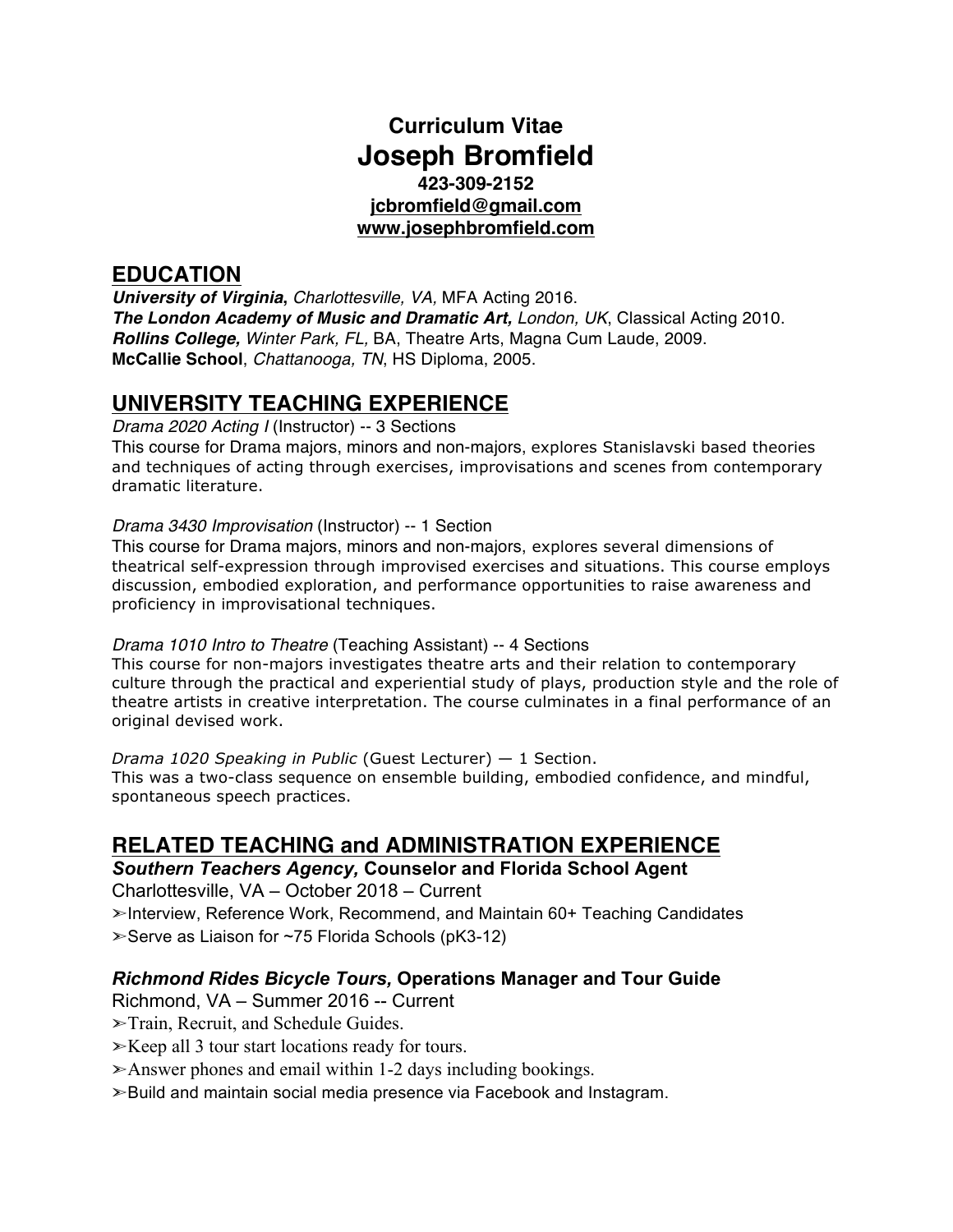$\blacktriangleright$ Help plan private tours.

➣Help with other management/ admin details as needed including maintenance on website, bike maintenance, social media, and other meetings.

# *Greater Richmond Wolf Trap /Richmond Performing Arts Alliance,* **Teaching Artist**

Richmond, VA — Fall 2017 - Current

➣Arts Integrated approach to Literacy in Central Virginia for pre-K students at MLK Jr. Preschool Center and Buelah Elementary School.

➣Collaborated with teachers to design and teach 3 units of 5 lesson plans each on: The Five Senses, Animals Everywhere, and Let's Move.

➣Session 2 (10 weeks) teaching Acting Class for Higher Education's Next Up after-schoolprogram for middle school students at Boushall Middle School.

## *St. John's Church Foundation,* **Actor and Historical Interpreter**

Richmond, VA – Fall 2016 -- Current

➣Interpreter of Mr. Patrick Henry and his most famous speech in theatrical reenactment of the 1775 Second Virginia Convention, LIBERTY OR DEATH.

➣Performed for thousands of school children, summer visitors, and fans of Liberty from the world over.

➣Performed for various dignitaries including Governor Ralph Northam and First Lady Pamela Northam, the Southern Group of State Foresters, and US Citizen Naturalization Ceremonies.

### *Quill Theatre,* **Actor and Teaching Artist**

Richmond, VA — Fall 2016 - Spring 2017

➣Shakespeare Touring Initiative production of HAMLET, designed for High School and Middle School students in Richmond and Petersburg Public Schools.

➣Led 60-minute workshops for High School and Middle School groups of 20 to 30 students focusing on HAMLET.

➣Facilitated Post Show Talkbacks.

## *Heritage Theatre Festival,* **Company Manager**

Charlottesville, VA — Summer 2016

➣Served as Liaison between company of artists and company management.

➣Served as company representative on Staff, Production, and Marketing meetings.

➣Facilitated Post Show Talkbacks and Curtain Speeches.

## *Live Arts Page to Stage Summer Camp,* **Director & Teacher**

Charlottesville, VA — August 2015, 2016, & 2017

➣Adapted two plays based on classic literature of Edgar Allen Poe and Lewis Carroll.

➣Led daily camp exercises, classes, and rehearsals.

 $\gg$  Directed twenty middle and high school students in The Complete Work... Shakespeare (Abr.)

➣Directed two fifteen minute productions for final performance on the last day of camp.

#### *North Carolina Shakespeare Festival,* **Actor, Teaching Artist, & Tour Manager** High Point, NC -- Jan-May 2013 & 2014

➣Two five-month tours of North Carolina Public School System and Community Colleges.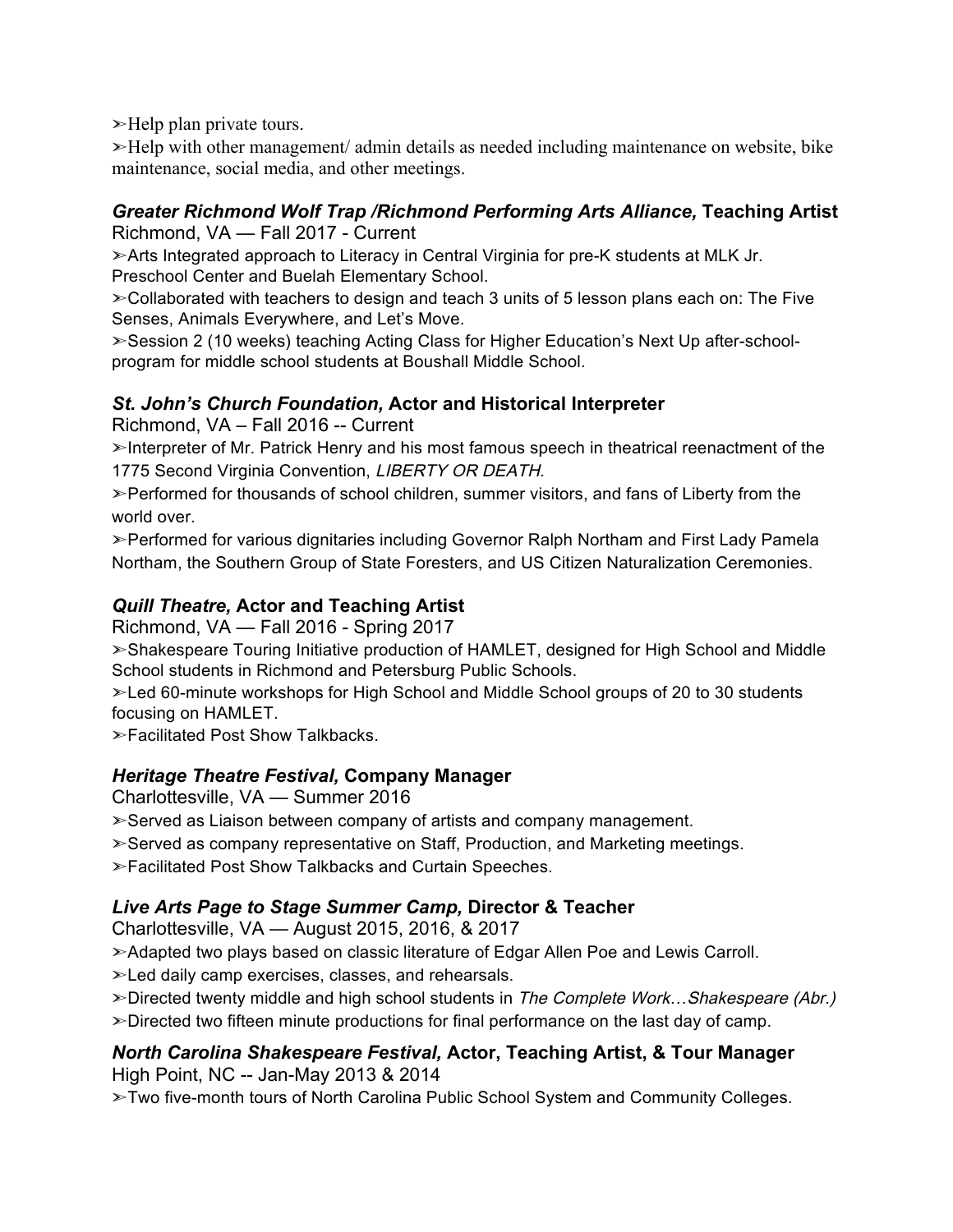➣Led 50-minute workshops for High School and Middle School groups of 20 to 30 students focusing on A MIDSUMMER NIGHT'S DREAM, HAMLET and ROMEO & JULIET. ➣Facilitated Post Show Talkbacks

➣Tour Manager for 2014--Liaison between NCShakes, company of actors, and school contacts.

#### *Provincetown Tennessee Williams Theatre Festival,* **Guest Services Associate** Provincetown, MA — September 2012 & 2013

➣Worked with team of four to provide hospitality programming for festival guests.

- ➣Set up and tore down Guest Services Center.
- ➣Provided audience service support for over 20 shows over 4 days.

#### *MaineStage Shakespeare,* **Actor & Teaching Artist**

Kennebunk, ME -- Summer 2012 & 2013 Taught classes to students aged 5-16 in: ➣Voice and Text ➣Playwriting ➣Stage Combat ➣Shakespearean Verse ➣Improvisation ➣Juggling

#### *The California Theatre Center,* **Actor & Teaching Artist**

Sunnyvale, CA — Fall 2012

- ➣Designed Post Show Playshops for THE TIME MACHINE and THE ELVES AND THE **SHOEMAKER**
- ➣Taught 'Acting the Song' workshop

#### *FOODPLAY Productions,* **Actor, Juggler, & Blogger**

Hatfield, MA-- Jan. 2011-Dec. 2011

- ➣6-Month National Tour
- ➣3-Month New England Tour
- ➣Performed Emmy-Award winning FOODPLAY for thousands of kids (Ages 4-13) from Maine to California
- ➣Established 'On the Road' Blog for FOODPLAY website

#### *Lingue Senza Frontiere, Summer English Camps,* **English & Theatre Counselor**

*San Remo, Italy -- Summer 2009*

- ➣Designed daily camp-wide activities for 60 students (ages 6-11).
- ➣Worked directly with class of 15 Italian students (ages 10-11).
- ➣Wrote and directed final show in English.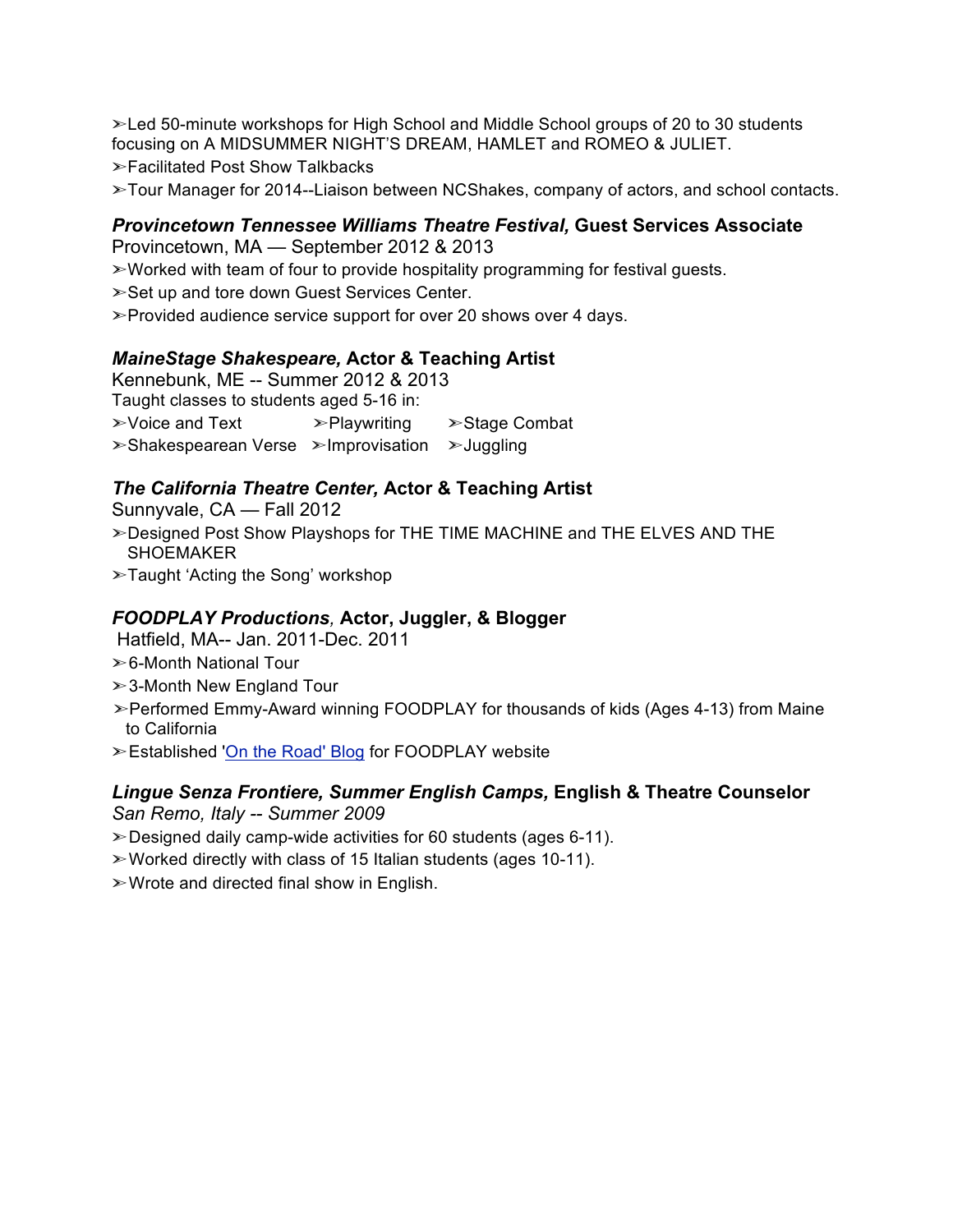## **DIRECTING**

*Stage Fright* Cavenaugh and Bromfield Fred Stone Theatre *T.V. (America Hurrah)* Jean Claude Van Itallie McCallie School

*The Complete Works…* Long, Singer, and Winfield Live Arts — Charlottesville **Has Been Allen Hoover Live Arts — Charlottesville** *Matt* & *Ben* **Kaling and Withers** Fred Stone Theatre-Studio **Brighton Beach Memoirs** Neil Simon Fred Stone Theatre-Studio **Burn This Example 2** Lanford Wilson **Fred Stone Theatre-Studio** 

# *PROFESSIONAL ACTING CREDITS (Selected)* **FILM / TELEVISION / WEB**<br>Legends and Lies: The Patriots Principal – Gunther Schlitz FOXNews

HOMELAND: Season 7 Featured B-ground – Dan Elkins 20<sup>th</sup> Cent. Fox TURN: Season 4, Episode 10 Featured B-ground - Beaten Tory Gent Stalwart Films Praxis Circle: Building Worldviews Principal – Dr. John X Mason Praxiscircle.co

### **VOICEOVER**

Virginia Lottery: Corvette & Cash Red Amp Audio Barber Martin Agency Backstory: Ep. 162 VA Foundation for the Humanities VFH Richmond Rides Bicycle Tours In Your Ear CHABA (Church Hill) Anthem.com **In Your Ear** In Your Ear Charles Ryan Assoc.

## **COMMERCIAL**

Virginia Beach – Off-Season Fiance **BCF Agency** BCF Agency The Picture Perfect Picnic **Husband** Matador Network Jamie White Realtor **Franch Home buyer** Charlottesville, VA

## **PROFESSIONAL THEATRE**

| Virginia Repertory Theatre -- Richmond, VA            |                    |                     |  |  |
|-------------------------------------------------------|--------------------|---------------------|--|--|
| Shakespeare in Love                                   | Lord Wessex        | Dir. Jen Wineman    |  |  |
| The End of War                                        | Ensemble           | Dir. Nathaniel Shaw |  |  |
| 1776                                                  | Josiah Bartlett    | Dir. Debra Clinton  |  |  |
| Peter and the Starcatcher                             | <b>Lord Aster</b>  | Dir. Nathaniel Shaw |  |  |
| <b>Quill Theatre - Richmond, VA</b>                   |                    |                     |  |  |
| <b>Brave New World</b>                                | Henry              | Dir. Maggie Roop    |  |  |
| The Complete Works  Abridged                          | Joseph             | Dir. Maggie Roop    |  |  |
| The Merchant of Venice                                | Bassanio           | Dir. Jan Powell     |  |  |
| <b>Richmond Triangle Players</b>                      |                    |                     |  |  |
| The Normal Heart                                      | Hiram Keebler      | Dir. George Boyd    |  |  |
| Heritage Theatre Festival -- Charlottesville, VA      |                    |                     |  |  |
| Almost, Maine                                         | East, Jimmy, et al | Dir. David Dalton   |  |  |
| <b>Annie Russell Theatre - Winter Park, FL</b>        |                    |                     |  |  |
| The Importance of Being<br>Earnest w/ Dana Ivey       | Algernon           | Dir. Fred Chappell  |  |  |
| North Carolina Shakespeare Festival -- High Point, NC |                    |                     |  |  |
| Hamlet                                                | Hamlet             | Dir. Michael Huie   |  |  |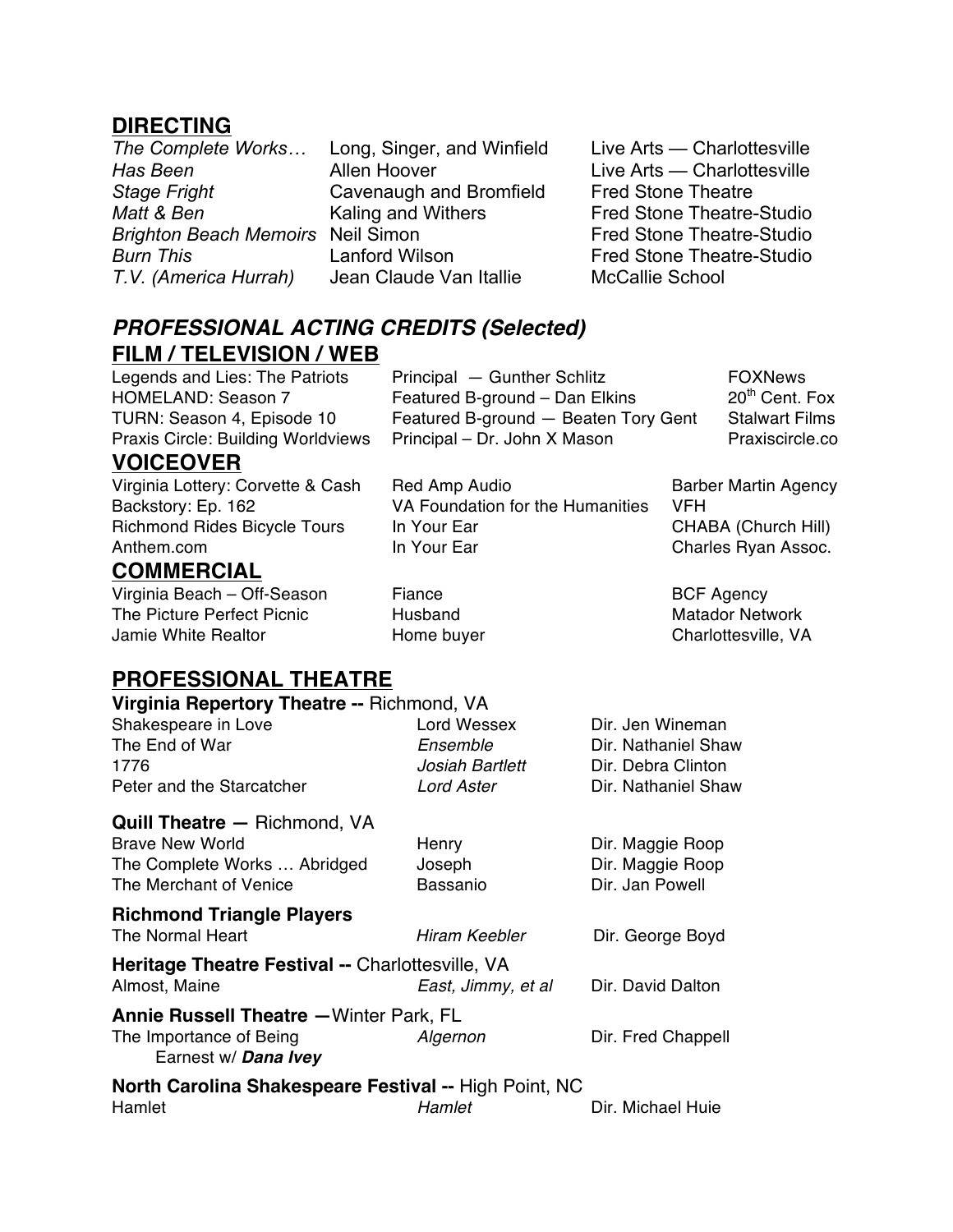| Theseus / Oberon<br>Petruchio                | Dir. Michael Huie<br>Dir. Pedro Silva                                                   |  |  |
|----------------------------------------------|-----------------------------------------------------------------------------------------|--|--|
| <b>Richard Hannay</b><br><b>Leonard Vole</b> | Dir. Don Whisted<br>Dir. Don Whisted                                                    |  |  |
|                                              |                                                                                         |  |  |
| Claudio                                      | Dir. James A. Bond                                                                      |  |  |
| Oliver                                       | Dir. Natalie Doyle                                                                      |  |  |
| Claudius                                     | Dir. James A. Bond                                                                      |  |  |
| Duke                                         | Dir. James A. Bond                                                                      |  |  |
| Berowne                                      | Dir. Chiara Klein                                                                       |  |  |
| The Public Theatre of Maine -- Lewiston, ME  |                                                                                         |  |  |
| Ken (Understudy)                             | Dir. Chris Schiario                                                                     |  |  |
|                                              | The Cumberland Theatre -- Cumberland, MD<br>MaineStage Shakespeare -- Kennebunkport, ME |  |  |

# **UNIVERSITY AND COLLEGE THEATRE (selected)**

#### **The University of Virginia —** Charlottesville, VA

| Hermocrate         | Dir. Chase Kniffen  |
|--------------------|---------------------|
| Lysander / Flute   | Dir. Colleen Kelly  |
| <b>Chick Clark</b> | Dir. Bob Chapel     |
| Lomov et. al.      | Dir. Marianne Kubik |
| Ensemble           | Dir. Colleen Kelly  |
|                    |                     |

#### **The London Academy of Music and Dramatic Art —** London, UK

| Macbeth                 | Macbeth              | Dir. John Baxter  |
|-------------------------|----------------------|-------------------|
| The Man of Mode         | <b>Young Bellair</b> | Dir. Scott Handy  |
| <b>Richard III</b>      | <b>Buckingham</b>    | Dir. Richard Link |
| The Taming of the Shrew | Petruchio            | Dir. Tina Marian  |
| Romeo and Juliet        | Capulet              | Dir. Omar Sangare |
|                         |                      |                   |

| <b>Rollins College - Winter Park, FL</b> |                                    |                         |
|------------------------------------------|------------------------------------|-------------------------|
| Doubt                                    | <b>Father Flynn</b>                | Dir. David Charles      |
| <b>Murder We Wrote</b>                   | Ensemble                           | Dir. David Charles      |
| The Importance of Being Earnest          | Algernon                           | Dir. Fred Chappell      |
| Equus                                    | <b>Frank Strang</b>                | Dir. Thomas Ouellette   |
| Henry V                                  | Henry (understudy) Dir. Eric Zivot |                         |
| <b>Rumors</b>                            | Ken                                | Dir. Joseph Nassif      |
| The Mousetrap                            | Detective Trotter                  | Dir. Thomas Ouellette   |
| Annie Get Your Gun                       | <b>Buffalo Bill</b>                | Dir. Jennifer Cavenaugh |
| Cut To                                   | Ensemble                           | Dir. David Charles      |
| <b>RIPTag</b>                            | Ensemble                           | Dir. David Charles      |
| Improvientation                          | Ensemble                           | Dir. David Charles      |
| Variations on a Theme                    | Ensemble                           | Dir. David Charles      |